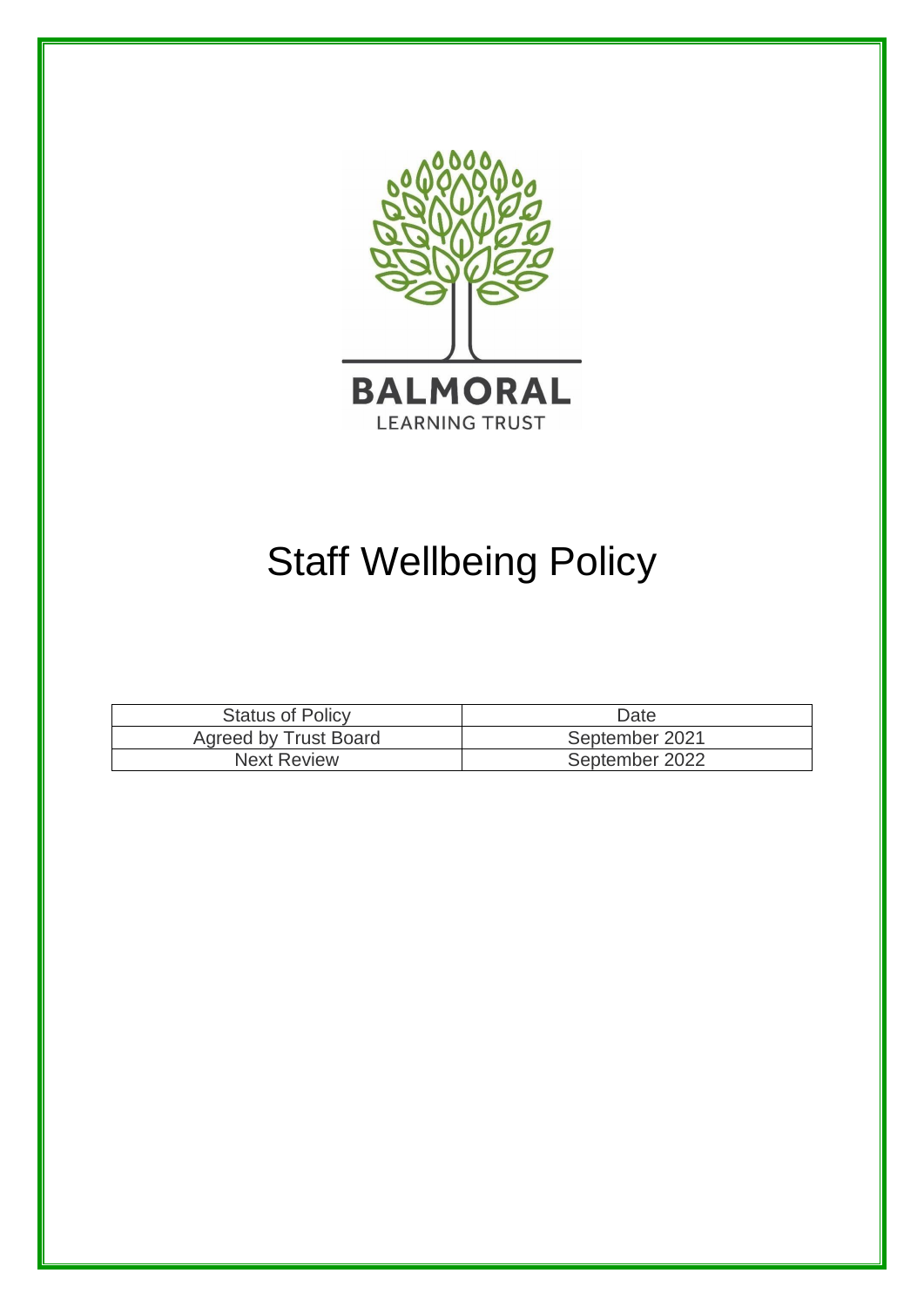#### **1. About this policy**

We are committed to supporting the well-being of staff. In particular, we will:

- Promote a culture of open communication, participation and encouragement. Through training, effective planning and allocation of workloads and ensuring feedback is provided on performance, we want staff to develop their skills and confidence and to feel able to raise any concerns they have about their work or working environment.
- Use staff development, staff support systems and policies reflecting current good practice to help staff understand and recognise the causes of stress and to address work-related stress and the impact of external stressors at work.
- Provide a workplace free from harassment, bullying and victimisation.
- Address violence, aggression and other forms of inappropriate behaviour through disciplinary action.
- Ensure risk assessments include or specifically address workplace stress.
- Maintain an appraisal process to ensure the suitability of workloads.
- Facilitate requests for flexible working where reasonably practicable in accordance with our Flexible Working Policy.
- Follow comprehensive change management procedures.
- Provide support services such as occupational health or counselling for staff affected by or absent by reason of stress.

This policy covers all employees, officers, consultants, contractors, volunteers, interns, casual workers and agency workers.

This policy does not form part of any employee's contract of employment.

Balmoral Learning Trust has overall responsibility for this policy, including keeping it under review.

You must ensure that you familiarise yourself with the policy and act in accordance with its aims and objectives. You must speak to your manager or your Head of School if you experience or are aware of a situation that may lead to a stress problem. You must plan and organise your work to meet personal and organisational objectives and co-operate with support, advice and guidance you may be offered by your manager or the Head of School.

#### **2. What can impact on your well-being?**

Stress is the adverse reaction people have to excessive pressures or demands placed on them. Stress is not an illness but, sustained over a period of time, it can lead to mental and/or physical illness.

There is an important distinction between working under pressure and experiencing stress. Certain levels of pressure are acceptable and normal in every job. They can improve performance, enable individuals to meet their full potential and provide a sense of achievement and job satisfaction. However, when pressure becomes excessive it produces stress.

Pressures outside the workplace, whether the result of unexpected or traumatic events such as accidents, illness, bereavement, family breakdown or financial worries, can result in stress. They can also compound normal workplace pressures.

We recognise that what triggers stress and the capacity to deal with stress varies from person to person. Individuals react to similar situations in different ways.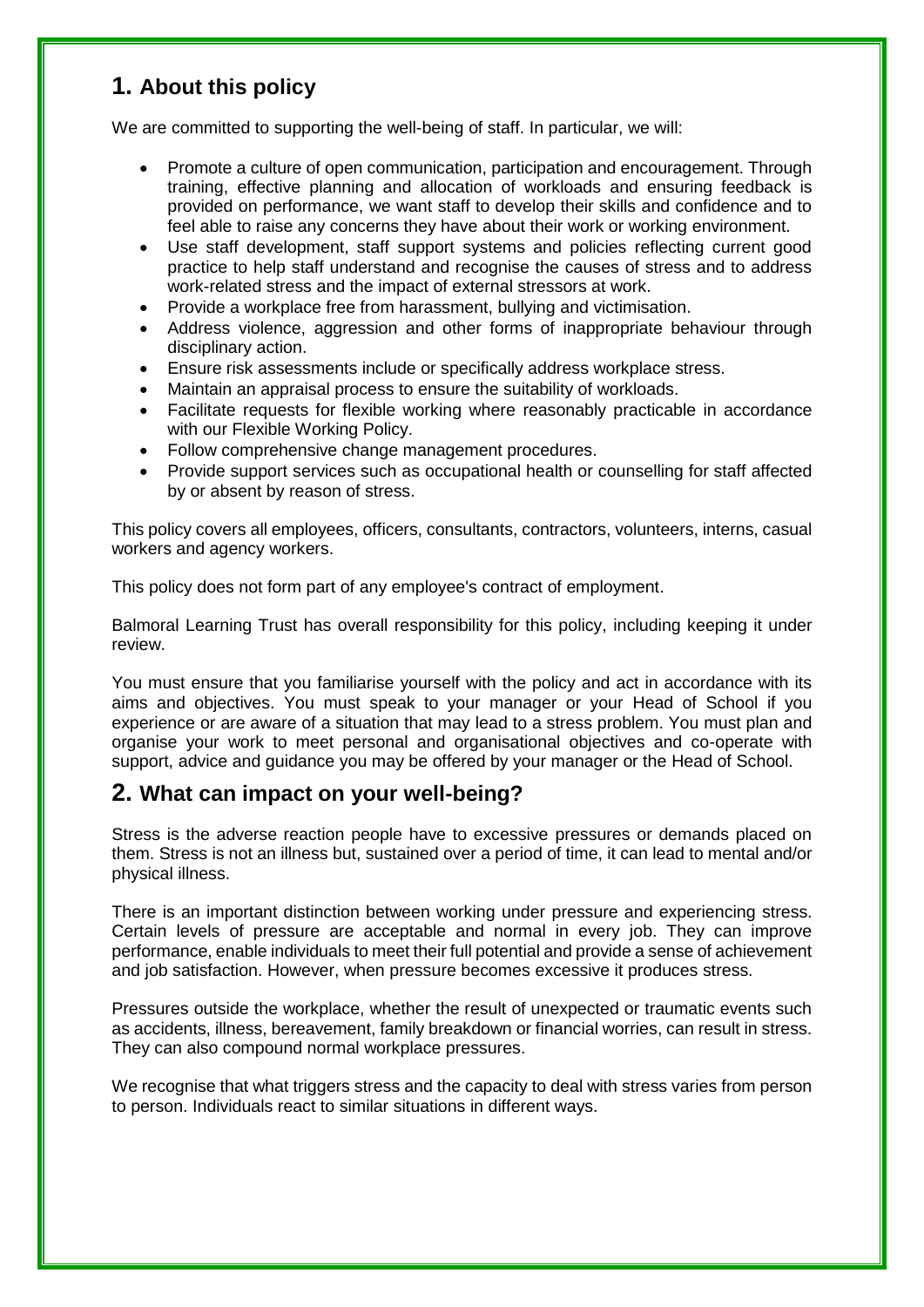#### **3. Legal obligations**

We have a legal duty to take reasonable care to ensure that your health is not put at risk by excessive pressures or demands arising from the way work is organised. This may involve stress risk assessments, if considered appropriate on a case by case basis.

This policy takes account of our obligations under the Health and Safety at Work etc Act 1974, Management of Health and Safety at Work Regulations 1999, Employment Rights Act 1996, Protection from Harassment Act 1997, Working Time Regulations 1998 and Equality Act 2010.

### **4. Support**

We have measures in place to assist staff with their well-being:

- Training on well-being, to assist staff and managers in recognising and coping with difficult situations.
- Referrals to Occupational Health.

Managers should provide support to staff by:

- Promote a culture of open communication and encouragement.
- **Effectively plan and provide feedback on performance.**
- Ensure that staff receive necessary training.
- Monitor workloads and reallocate work where necessary to avoid harmful levels of stress.
- Ensure that staff understand the standards of behaviour expected of them and others, and act on behaviour that falls below those standards.

#### **5. Improving Your Well Being**

If you have any concerns, you should discuss this with your manager in the first instance. If you feel unable to do so you should contact the Head of School or seek access the support services referred to in this policy.

Once an issue has been identified to your manager, steps will be taken to address that issue. Those steps may include any of the following:

A workload review, reallocation of work, monitoring of future workload or possible redeployment. Our Capability Procedure may be applied if normal day to day management does not correct the issue.

We may refer you for medical advice, treatment and/or a medical report to be provided by medical advisers or any specialist or GP who has been treating you.

If an employee is dissatisfied with a work matter, including stress, they should raise the problem informally with the decision-maker in the first instance. If this is inappropriate, or does not solve the problem, then the employee may consider raising a grievance in accordance with the Grievance Procedure

If you are on sickness absence, discussion of an appropriate return to work programme. Our Sickness Absence Policy may be applied.